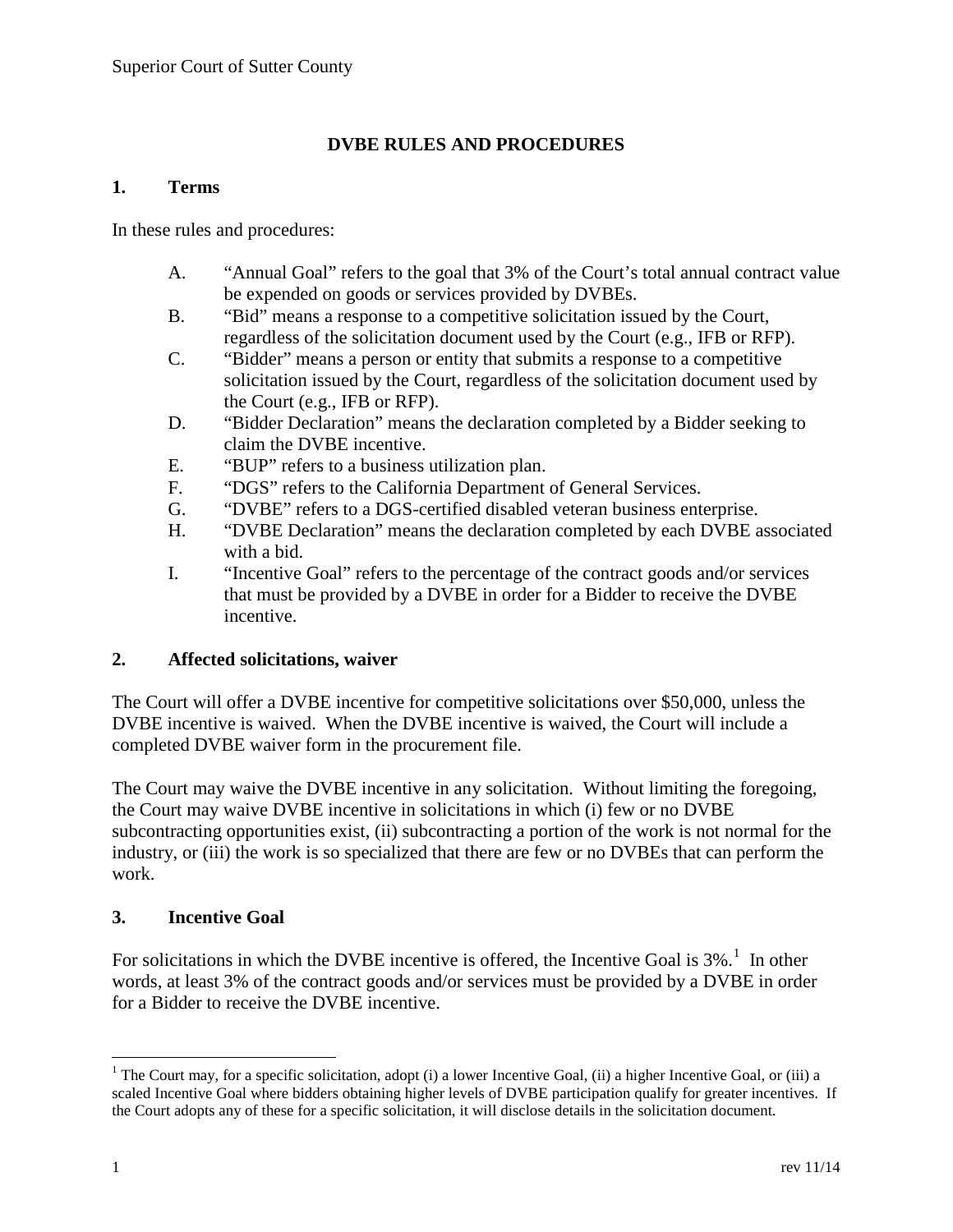### **4. Determining if a Bidder is entitled to the DVBE incentive**

Bidder must complete the Bidder Declaration and submit it with its bid. The information contained in the Bidder Declaration is used to determine whether a Bidder qualifies for the DVBE incentive. If a bid is disqualified on other grounds (e.g., it was late), there is no need to determine whether that Bidder would otherwise be entitled to the DVBE incentive.

A Bidder may qualify for the DVBE incentive in **three ways**. To qualify for the DVBE incentive, Bidder must meet the requirements in Section 4.A, Section 4.B, **or** Section 4.C below.

## **A. Bidder is a DVBE**

The first way for a Bidder to qualify for the DVBE incentive is if Bidder itself is a DVBE. To qualify for the DVBE incentive in this manner:

- i. Bidder must complete both a Bidder Declaration and a DVBE Declaration.
- ii. Bidder's DVBE certification must be active as of the date that the bids are due.
- iii. Bidder must provide a copy of its DVBE certification approval letter issued by DGS.
- iv. Bidder must certify that it is not a broker or an agent by checking the first box in Section 2 of the DVBE Declaration. If this box is not checked, Bidder is not eligible to receive the DVBE incentive, and the amount spent on the contract does not count toward the Annual Goal.
- v. If Bidder will use subcontractors, the portion of the contract to be performed by Bidder itself must be at least  $3\%$ <sup>[2](#page-1-0)</sup> of the contract value and must constitute a commercially useful function. (See Section 4.C.vii below for more information about commercially useful functions.)
- vi. If Bidder will provide equipment rental, Bidder must check both boxes in Section 3 of the DVBE Declaration. If either box is not checked, the dollar amount of the contract related to equipment rental (1) is excluded from the Incentive Goal when determining if Bidder is qualified for the DVBE incentive, and (2) does not count toward the Annual Goal.

# **B. Business Utilization Plan**

The second way for a Bidder to qualify for the DVBE incentive is if Bidder has an approved business utilization plan (BUP) on file with DGS. To qualify for the DVBE incentive in this manner:

<span id="page-1-0"></span><sup>&</sup>lt;sup>2</sup> Although uncommon, a Bidder that is a DVBE could subcontract to other DVBEs. If Bidder subcontracts to DVBE subcontractors, (a) the combined work performed by Bidder and the DVBE subcontractors must meet the Incentive Goal, (b) Bidder must meet the requirements in Section 4.A.(i)-(iv) and (vi), and (c) Bidder and the DVBE subcontractors must meet the requirements in Section 4.C. The 3% amount assumes that the Incentive Goal for the solicitation is the standard 3%. If the Court has adopted a higher or lower Incentive Goal for a specific solicitation, this percentage must be adjusted accordingly.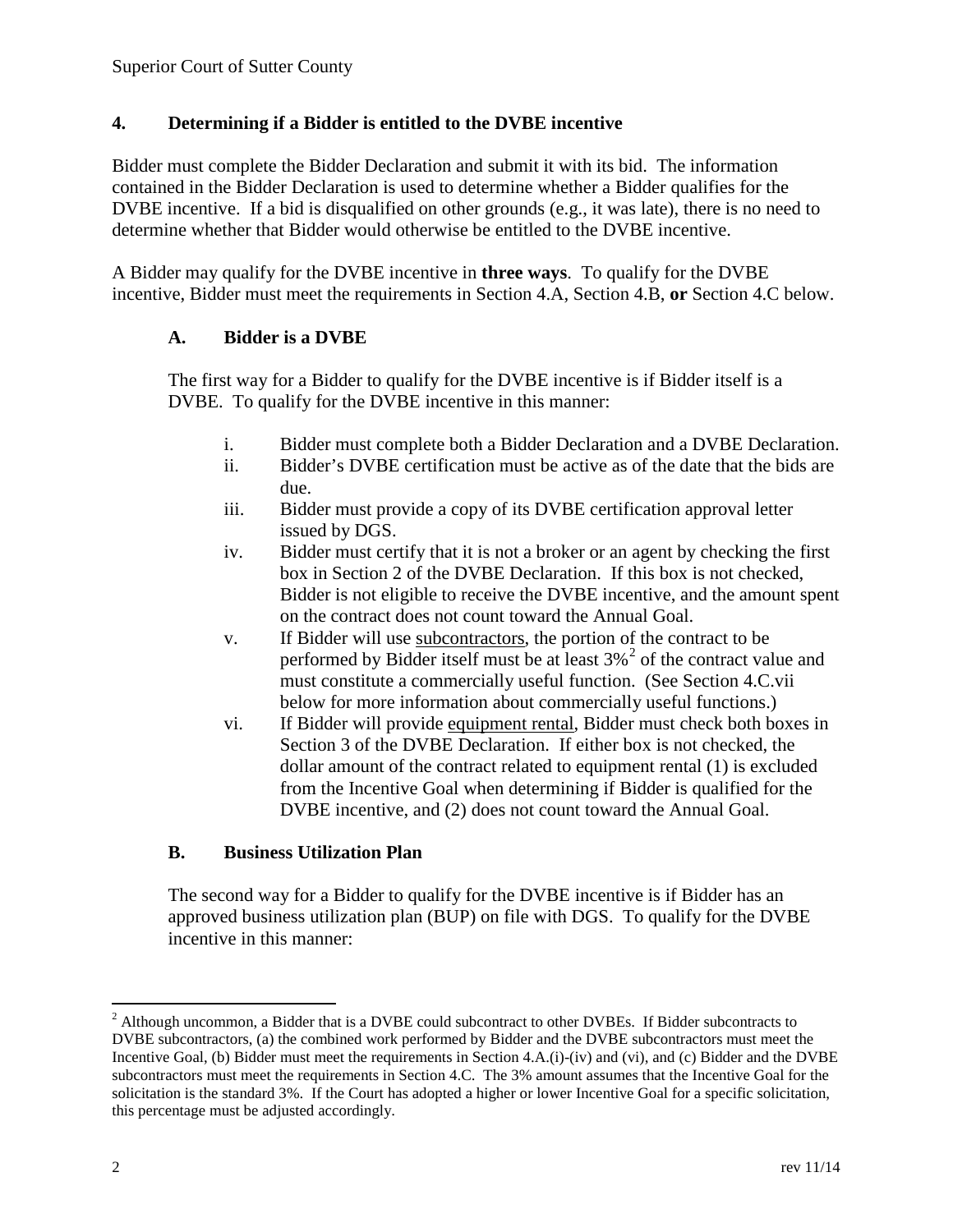- i. The solicitation must be for non-IT goods or IT goods or services. A BUP may not be used to qualify for the DVBE incentive in a non-IT services solicitation.
- ii. Bidder's BUP must have been approved by DGS prior to the date that the bids are due.
- iii. Bidder's BUP must not be expired as of the date that the bids are due.
- iv. Bidder must provide a copy of its "Notice of Approved DVBE Business Utilization Plan" issued by DGS.

### **C. Bidder will use DVBE subcontractors**

The third way for a Bidder to qualify for the DVBE incentive is using one or more DVBE subcontractors. To qualify for the DVBE incentive in this manner:

- i. Bidder must identify all DVBE subcontractors on the Bidder Declaration.
- ii. Each DVBE subcontractor's DVBE certification must be active as of the date that the bids are due.
- iii. Bidder must provide a copy of each DVBE subcontractor's DVBE certification approval letter issued by DGS.
- iv. Each DVBE subcontractor must complete a DVBE Declaration. Bidder must submit each completed DVBE Declaration along with its Bidder Declaration.
- v. Bidder must submit written confirmation from each DVBE subcontractor that, if Bidder is awarded the contract, the DVBE subcontractor will provide the applicable goods and/or services.
- vi. Each DVBE subcontractor must certify that it is not a broker or an agent by checking the first box in Section 2 of the DVBE Declaration. If this box is not checked, the value of the subcontract (1) is excluded from the Incentive Goal when determining if Bidder is qualified for the DVBE incentive, and (2) does not count toward the Annual Goal.
- vii. Each DVBE subcontractor must perform a commercially useful function. In other words, the DVBE subcontractor cannot be a mere extra participant through which funds are passed in order to obtain the appearance of DVBE participation. See items III.9 and III.10 of the Bidder Declaration when determining whether the DVBE subcontractor is performing a commercially useful function. If the DVBE subcontractor is not performing a commercially useful function, the dollar amount of the subcontract (1) is excluded from the Incentive Goal when determining if Bidder is qualified for the DVBE incentive, and (2) does not count toward the Annual Goal. MVC 999 states that an entity performs a **"commercially useful function"** if the entity does all of the following: (a) is responsible for the execution of a distinct element of the work of the contract; (b) carries out the obligation by actually performing, managing, or supervising the work involved; (c) performs work that is normal for its business services and functions; (d) is responsible, with respect to products, inventories, materials, and supplies required for the contract, for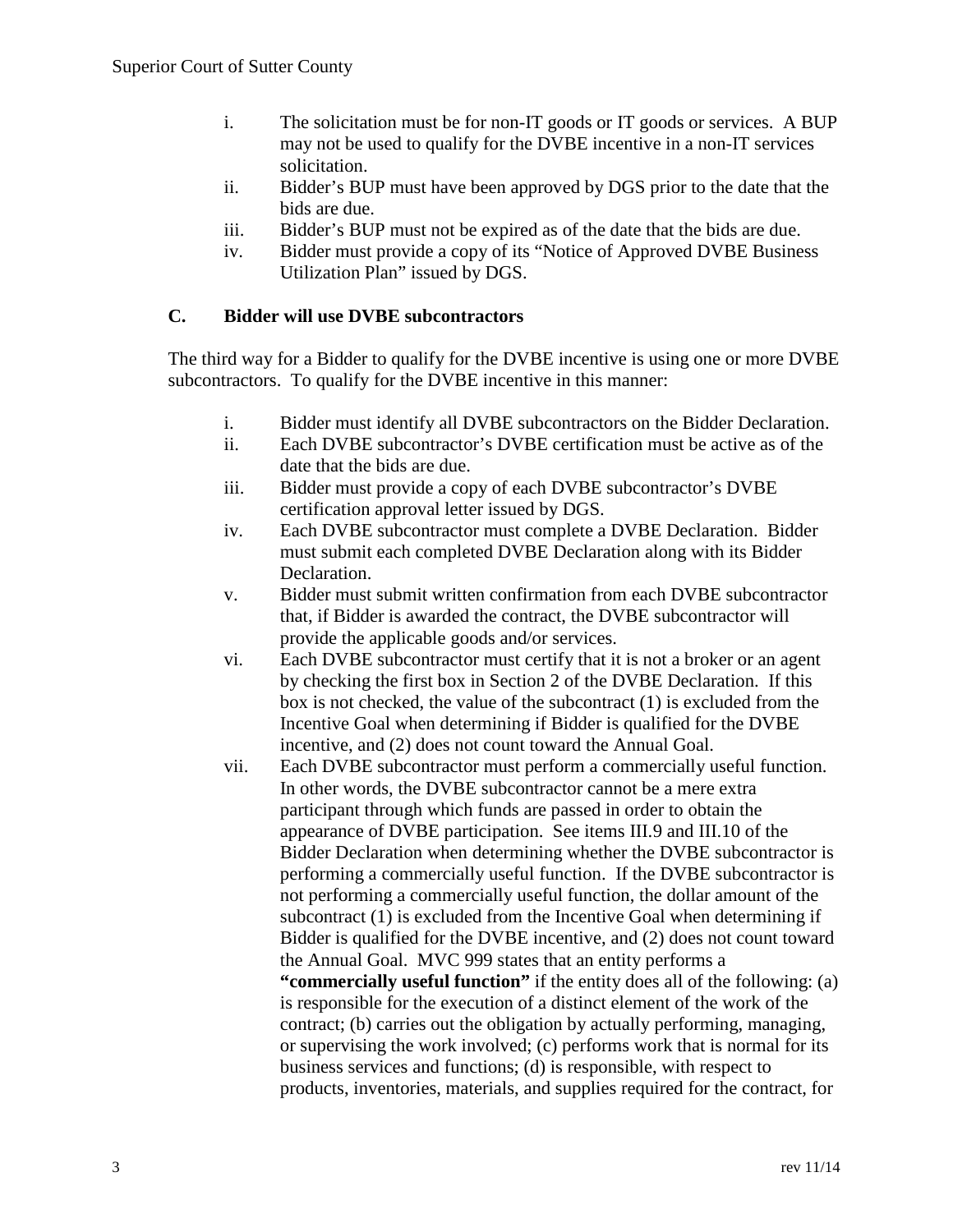negotiating price, determining quality and quantity, ordering, installing, if applicable, and making payment; and (e) is not further subcontracting a portion of the work that is greater than that expected to be subcontracted by normal industry practices.

- viii. The percentage of the total bid price for the goods and/or services to be provided by DVBE subcontractor(s) is at least  $3\%$  $3\%$ .<sup>3</sup> See items III.11 of the Bidder Declaration when determining whether Bidder has met this threshold.
- ix. If a DVBE subcontractor will provide equipment rental, the DVBE subcontractor must check both boxes in Section 3 of the DVBE Declaration. If either box is not checked, the dollar amount of the subcontract related to equipment rental (1) is excluded from the Incentive Goal when determining if Bidder is qualified for the DVBE incentive, and (2) does not count toward the Annual Goal.

Note: After the contract is completed, Bidder must complete and submit to the Court a post-contract certification form to verify that each DVBE subcontract was completed as promised. This certification form is required only when DVBE subcontractors are used.

## **5. DVBE incentive**

### **A. Incentive amount**

For solicitations that offer a DVBE incentive, the amount of the incentive is  $3\%$ .<sup>[4](#page-3-1)</sup> The way the DVBE incentive is applied depends on whether the contract will be awarded to the lowest responsible bidder or to the highest scored bid.<sup>[5](#page-3-2)</sup>

### **B. DVBE incentive in lowest responsible bidder solicitations**

For solicitations awarded to the lowest responsible bidder (e.g., IFBs), Bidder's bid price is reduced by an amount equal to  $3\%$  of the lowest responsible bid.<sup>[6](#page-3-3)</sup> This reduction is for evaluation purposes only; the amount to be paid to Bidder if it wins the contract is not reduced by this amount.

<span id="page-3-0"></span><sup>&</sup>lt;sup>3</sup> If Bidder is a also a DVBE, the percentage of the total bid price for the goods and/or services to be provided by Bidder and the DVBE subcontractor(s) is at least 3%. See footnote 2 above. If the Court has adopted a higher or lower Incentive Goal for a specific solicitation, this percentage must be adjusted accordingly.

<span id="page-3-1"></span> $\rm^4$  The Court may, however, adopt a higher or lower incentive amount for a specific solicitation. If the Court adopts a higher or lower incentive amount for a specific solicitation, the Court will disclose this higher or lower amount in the solicitation document.

<span id="page-3-2"></span> $<sup>5</sup>$  If a solicitation is for IT goods or services, the application of the DVBE incentive may be affected by the small</sup> business preference. For details regarding the interaction between the DVBE incentive and the small business preference, see the Court's Small Business Preference Procedures for the Procurement of Information Technology Goods and Services.<br><sup>6</sup> If the Court has adopted a higher or lower incentive amount for a specific solicitation, this percentage must be

<span id="page-3-3"></span>adjusted accordingly.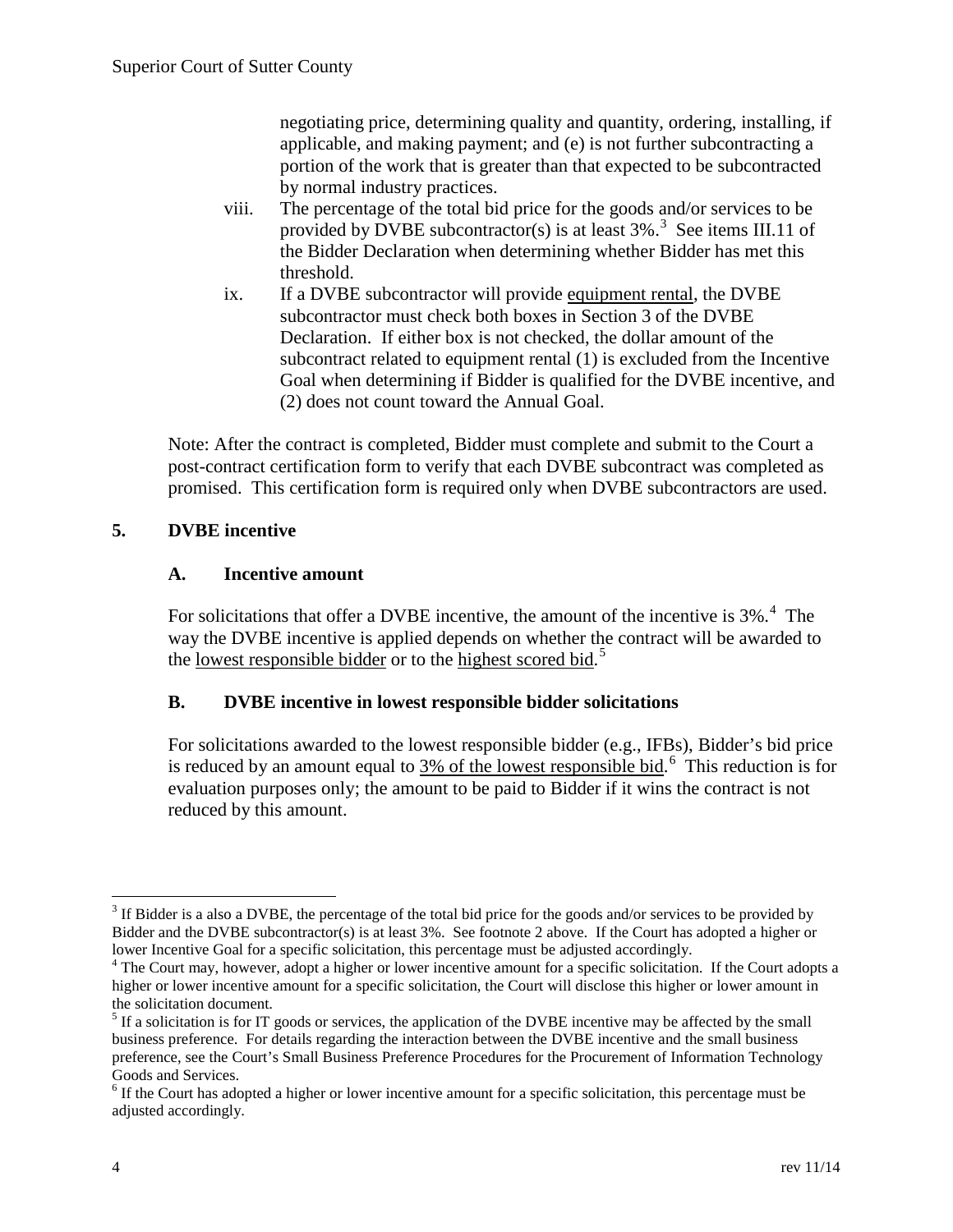*Example 1: The Court issues a lowest responsible bidder solicitation and receives three responsive bids. The first bid is from AAA Corp (not eligible for the DVBE incentive) for \$98,000. The second bid is from BBB Corp (eligible for the DVBE incentive) for \$100,000. The third bid is from CCC Corp (eligible for the DVBE incentive) for \$110,000. The lowest responsible bid is AAA Corp's bid for \$98,000, so the dollar amount of the DVBE incentive is \$2,940 (98,000 x 3% = 2,940). Bids submitted by entities eligible for the DVBE incentive are reduced by this amount, for purposes of evaluating the bids. The bid from BBB Corp is reduced by \$2,940 to \$97,060. The bid from CCC Corp is reduced by \$2,940 to \$107,060. In this scenario, the Court will award the contract to the BBB Corp; the amount of the contract will be \$100,000.*

|                       | <b>AAA</b> Corp | <b>BBB</b> Corp | <b>CCC</b> Corp |
|-----------------------|-----------------|-----------------|-----------------|
| Bid amount            | \$98,000        | \$100,000       | \$110,000       |
| Eligible for DVBE     | No              | Yes             | Yes             |
| incentive?            |                 |                 |                 |
| Dollar amount of      |                 | \$2,940         | \$2,940         |
| <b>DVBE</b> incentive |                 |                 |                 |
| Adjusted bid amount   | \$98,000        | \$97,060        | \$107,060       |
| (for purposes of      |                 |                 |                 |
| evaluating the bids)  |                 |                 |                 |

The maximum dollar value of the DVBE incentive in a lowest responsible bidder solicitation is \$100,000. In other words, in very large solicitations the value of the DVBE incentive is capped at \$100,000.

*Example 2: The Court issues a lowest responsible bidder solicitation and receives three responsive bids. The first bid is from DDD Corp (eligible for the DVBE incentive) for \$4,200,000. The second bid is from EEE Corp (eligible for the DVBE incentive) for \$4,110,000. The third bid is from FFF Corp (not eligible for the DVBE incentive) for \$4,000,000. The lowest responsible bid is FFF Corp's bid for \$4,000,000, so one might expect that the dollar amount of the DVBE incentive will be \$120,000 (4,000,000 x 3% =*  $\frac{1}{2}$ *120,000). However, the maximum dollar value of the DVBE incentive is \$100,000. A bid submitted by an entity eligible for the DVBE incentive is reduced by \$100,000 for purposes of evaluating the bids. The bid from DDD Corp is reduced by \$100,000 to \$4,100,000. The bid from EEE Corp is reduced by \$100,000 to \$4,010,000. In this scenario, the Court will award the contract to FFF Corp; the amount of the contract will be \$4,000,000.*

|                       | <b>DDD</b> Corp | <b>EEE</b> Corp | <b>FFF</b> Corp |
|-----------------------|-----------------|-----------------|-----------------|
| Bid amount            | \$4,200,000     | \$4,110,000     | \$4,000,000     |
| Eligible for DVBE     | Yes             | Yes             | N <sub>O</sub>  |
| incentive?            |                 |                 |                 |
| Dollar amount of      | \$100,000       | \$100,000       |                 |
| <b>DVBE</b> incentive |                 |                 |                 |
| Adjusted bid amount   | \$4,100,000     | \$4,010,000     | \$4,000,000     |
| (for purposes of      |                 |                 |                 |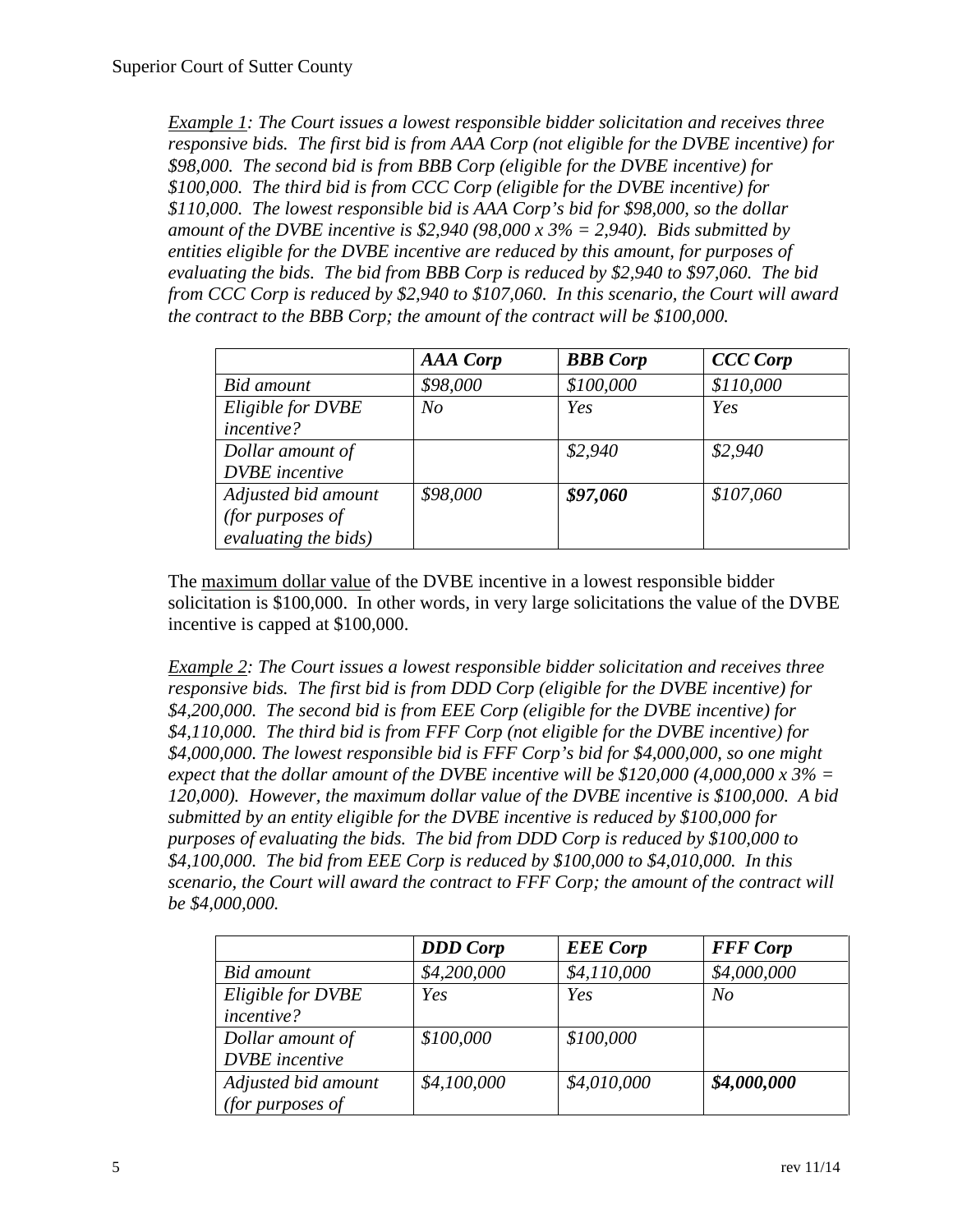| evaluating the bids) |  |  |
|----------------------|--|--|

### **C. DVBE incentive in highest scored bid solicitations**

For solicitations awarded to the highest scored bid (e.g., RFPs), the evaluation criteria must account for the DVBE incentive. The DVBE incentive is 3% of the total possible available points. For example, if a solicitation has 100 total possible available points, 3 points would be allocated as the DVBE incentive.

The DVBE incentive is awarded on an "all or nothing" basis. All 3 points are added to the score of an entity that qualifies for the DVBE incentive. None of the 3 points is added to the score of an entity that does not qualify for the DVBE incentive.<sup>[7](#page-5-0)</sup>

*Example 3: The Court issues a highest scored bid solicitation with the following evaluation criteria:*

| <b>Criterion</b>                  | <b>Possible points</b> |  |
|-----------------------------------|------------------------|--|
| Experience on similar assignments | 12                     |  |
| Cost                              |                        |  |
| Quality of work plan              |                        |  |
| submitted                         | 30                     |  |
| Acceptance of the Terms           |                        |  |
| and Conditions                    |                        |  |
| <b>DVBE</b> incentive             |                        |  |

*The Court receives two responsive bids, from GGG Corp and HHH Corp. GGG Corp is not a DVBE, and makes no commitment to use DVBE subcontractors. HHH Corp is a DVBE. The Court scores the bids as follows:*

| <b>Criterion</b>                  | <b>GGG</b> Corp | <b>HHH</b><br>Corp |
|-----------------------------------|-----------------|--------------------|
| Experience on similar assignments | 12              | 12                 |
| Cost                              | 48              | 47                 |
| Quality of work plan              |                 |                    |
| submitted                         | 29              | 28                 |
| Acceptance of the Terms           | 5               | 5                  |
| and Conditions                    |                 |                    |
| <b>DVBE</b> incentive             |                 |                    |
| <b>TOTAL</b>                      | 94              | 95                 |

*HHH Corp qualified for the DVBE incentive, and received all three points. GGG Corp did not qualify for the DVBE incentive, and received none of those three points. The Court will award the contract to HHH Corp, as its bid received the highest score.*

<span id="page-5-0"></span> $<sup>7</sup>$  If the number of points is greater or lesser than 3 in a specific solicitation, the number of points in this paragraph</sup> must be adjusted accordingly.